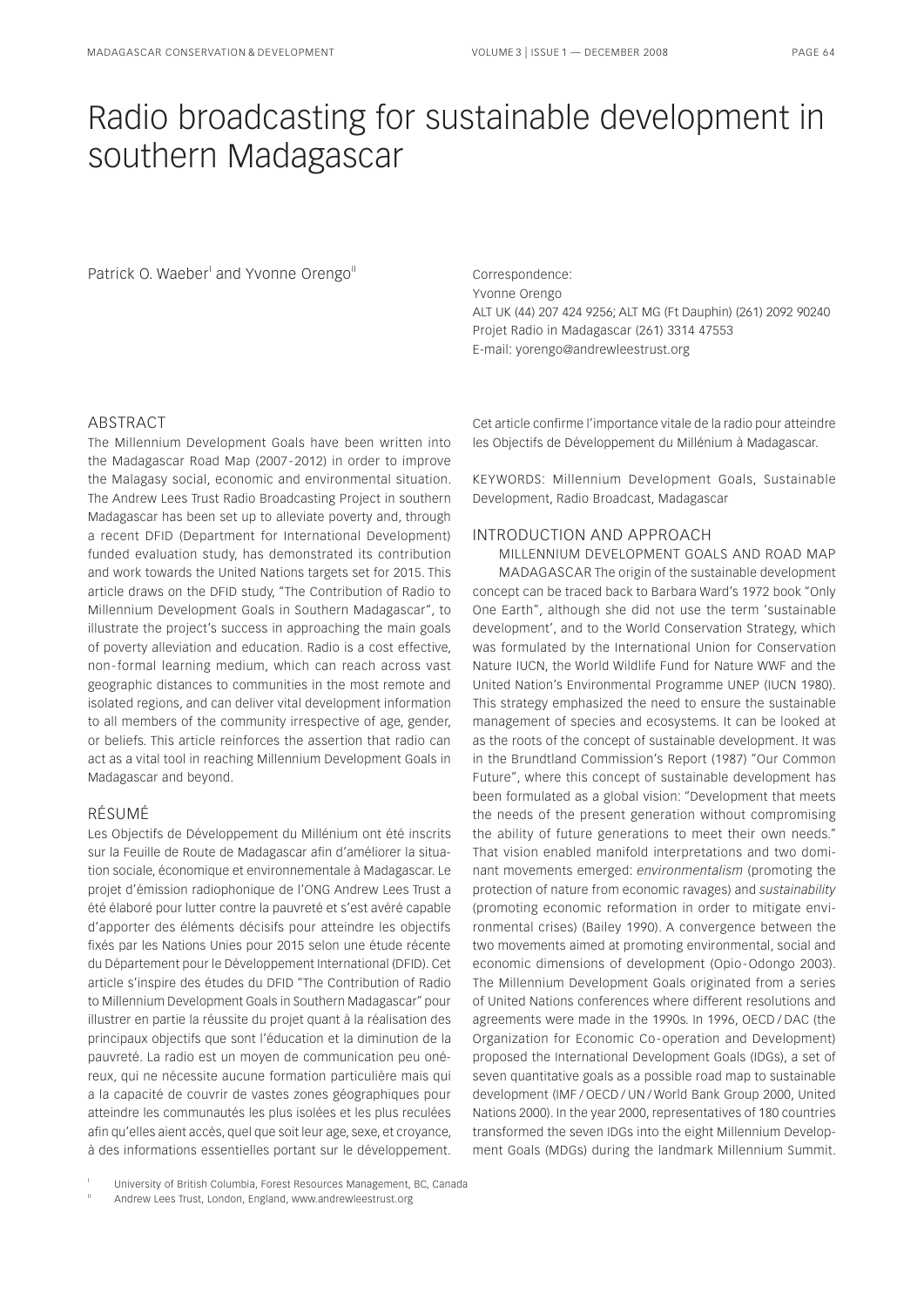

Madagascar Conservation & Development is the journal of Madagascar Wildlife Conservation (MWC) and the Jane Goodall Institute (JGI Switzerland). It is produced in these institutions' own responsibility.

All the Issues and articles are freely available at http://www.mwc-info.net/en/services/journal.htm

Contact Journal MCD info@journalmcd.net for general inquiries MCD funding@journalmcd.net for supporting the journal

Journal Madagascar Conservation & Development Institute and Museum of Anthropology University of Zurich Winterthurerstrasse 190 CH-8057 Zurich, Switzerland



contact@mwc-info.net for general inquiries

Postfach 2701 CH-8021 Zürich, Switzerland

Logement 11, Cité Andohaniato Antananarivo 101, Madagascar



info@janegoodall.ch for general inquiries JGI

Switzerland Postfach 2807 8033 Zürich, Switzerland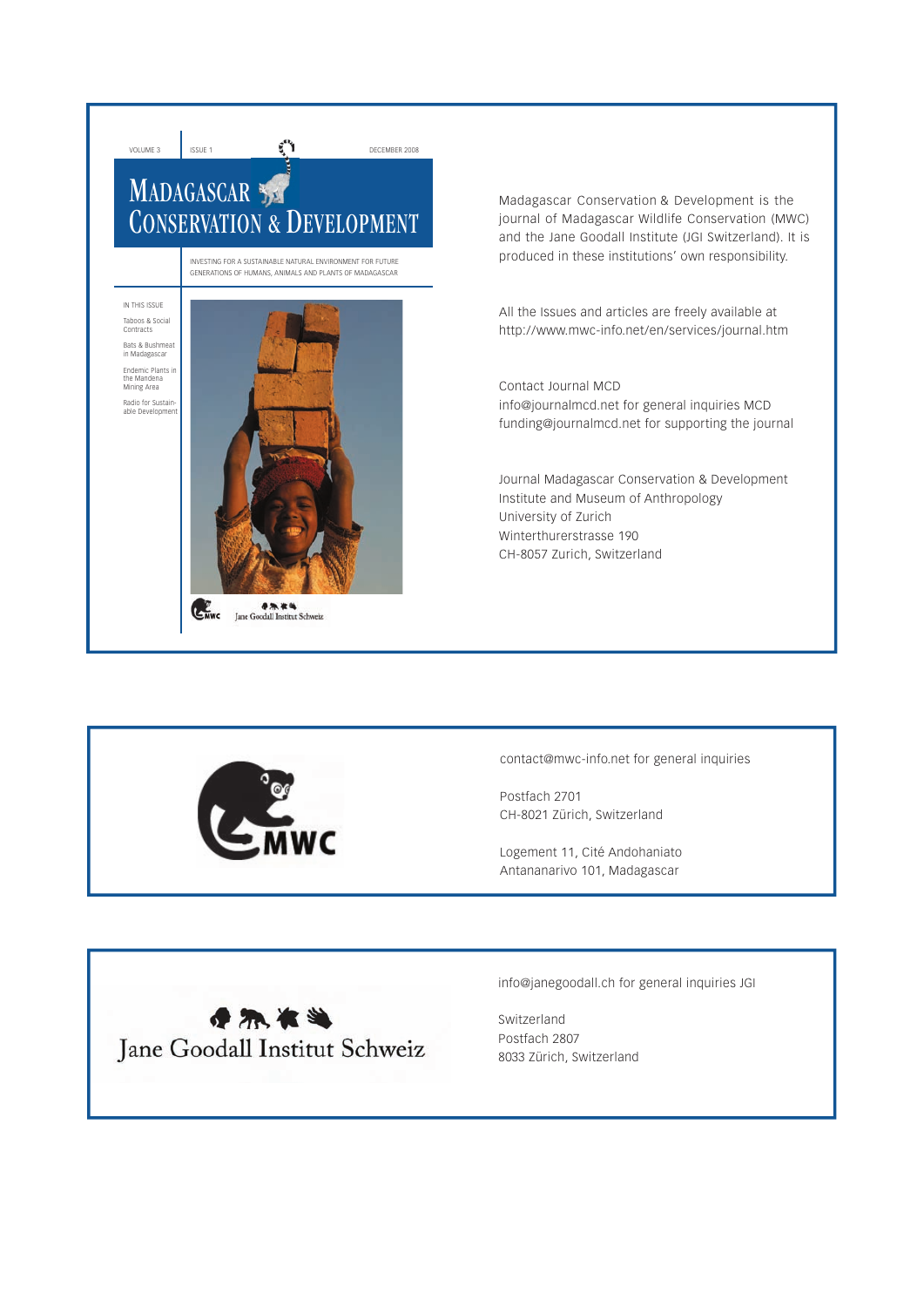Essentially, the MDGs with its 18 targets (see Table 1) and 48 indicators became the road map to the sustainable development goals (United Nations 2007). Since poverty is a complex issue, the first seven goals (Table 1) are mutually reinforcing and should possibly abate poverty in all its facets, whereas MDG8 represents the framework which should ensure the achievement of the other MDGs by 2015.

In Madagascar, as well as in many other sub - Saharan countries, the prospects of susceptibility to negative shocks due to catastrophic weather and other natural events (e.g. cyclones, droughts), coupled with the fact of fertility rates and population growth outpacing many other regions in the world, will be especially challenging for the achievement of the Millennium Development Goals by 2015 (Sahn and Stifel 2003). The new Malagasy government in charge since 2002 has therefore established in 2006 an ambitious development strategy termed Madagascar Action Plan (United Nations 2006). It intends to accelerate and coordinate this development process in order to help Madagascar achieve its MDGs as well as overall economic development. The eight commitments of the Madagascar Action Plan have diverse foci like "cherishing the environment", "rural development and a green revolution", and "health, family planning and HIV / AIDS." Key aspects of this plan are the environmental conservation and human health interventions (United Nations 2006).

CONCEPT, RESOURCES AND METHODS The Andrew Lees Trust (ALT), a UK - based NGO, has been implementing an educational radio broadcast project known in French as 'Projet Radio' (PR) in Madagascar since 1999, following a six months feasibility study. The project aims to empower isolated rural populations across the southern provinces of Toliara and Fianarantsoa (Figure 1) to improve their food security and alleviate the effects of poverty through education delivered by radio. PR's work is founded on the collaboration and networking of three

groups: local radio stations (Figure 1), village listening groups and NGOs / local service - providers. Listening Groups consist of 10 to 15 people within a community (Vadgama 2006).

Over three quarters of the rural population are illiterate (World Bank 1996), and villagers have few means to learn how to improve their situation and reduce their economic and social vulnerability. However, aural learning traditions in Madagascar, especially in the southern part, give people a great capacity to listen to radio and remember details of key messages (Bouwer 2007). Radio programmes cover a range of topics including cattle rearing, animal husbandry, food security, farming, natural resource management, environment, healthcare, HIV / AIDS awareness, family welfare, education and culture. On average, 30 - 40 radio programmes are developed every month by ALT and collaborators. 2,242 programmes have been broadcast between 1999 and 2008 (see Table 2 for an overview).

Members of a community forming together as a Local Listening Group will share one radio, which has been distributed by ALT and its partners. These groups sign a contract of collaboration with the PR, which in turn allows the Listening Groups to follow programmes broadcast by ALT and partners. PR has developed a participative approach, which is designed to respond to villagers' information needs and produce solution - oriented educational broadcasts in local languages. The programmes are currently distributed to 40 local FM radio stations affiliated to the PR across the provinces of Toliara and Fianarantsoa (Figure 1). The stations broadcast the programmes in exchange for radio equipment to increase their signal coverage and quality of programming. These educational programmes reach more than 700,000 people across the two provinces, as a minimum of 10 % of the population also own radios. Villagers receive the broadcasts via Freeplay clockwork and solar - powered radios, which the project places with the village responsible that is

| TABLE 1. Millennium Development Goals (MDGs) and respective targets (T); the third column represents the fields of radio programmes developed by ALT and |  |  |  |  |
|----------------------------------------------------------------------------------------------------------------------------------------------------------|--|--|--|--|
| partners, and in brackets are the numbers of broadcasted programmes (derived from Harford 2007).                                                         |  |  |  |  |

| Millenium Development<br>Goal (MDG)                                            | Target (T)                                                                                                                                                                                                                                      | <b>ALT Radio Topics</b>                                                                        |
|--------------------------------------------------------------------------------|-------------------------------------------------------------------------------------------------------------------------------------------------------------------------------------------------------------------------------------------------|------------------------------------------------------------------------------------------------|
| Eradicate extreme poverty and hunger, by halve<br>between 1990 and 2015 (MDG1) | the number of people whose daily income is below<br>one US\$ (T1); the number of people who suffer from<br>hunger (T2)                                                                                                                          | Rural Development (147), Agriculture (304),<br>Food Security (3), Livestock (86), Fishing (11) |
| Achieve universal primary education by 2015<br>(MDG2)                          | in that all the children, girls and boys alike, shall be<br>able to attend and complete a course of primary<br>school level education (T3)                                                                                                      | Education (62)                                                                                 |
| Promote gender equality and empower women<br>by 2015 (MDG3)                    | in eliminating genderinequality at all levels of<br>education (T4)                                                                                                                                                                              | Culture (22), Rights (3)                                                                       |
| Reduce child mortality between 1990 and 2015<br>(MDG4)                         | in reducing the under five year old child mortality<br>rate by 66 % (T5)                                                                                                                                                                        | Health (539)                                                                                   |
| Improve maternal health between 1990 and 2015<br>(MDG5)                        | in reducing the maternal mortality rate by 66% (T6)                                                                                                                                                                                             |                                                                                                |
| Combat HIV/AIDS, malaria and other diseases by<br>2015 (MDG6)                  | in halting and reverse the trend of spread of<br>HIV/AIDS (T7):                                                                                                                                                                                 |                                                                                                |
|                                                                                | in halting and reverse the incidences of malaria<br>and other major diseases (T8)                                                                                                                                                               |                                                                                                |
| Ensure environmental sustainability by 2015<br>(MDG 7)                         | in integrating the principles of sustainable develop-<br>ment into country policies and programs (T9);                                                                                                                                          | Environment (354)                                                                              |
|                                                                                | in halving the proportion of people without regular<br>access<br>to safe drinking water as well as basic sanitation T10);<br>in achieving by 2020 a significant improvment in the<br>lives of at least 100 million slum dwellers globally (T11) |                                                                                                |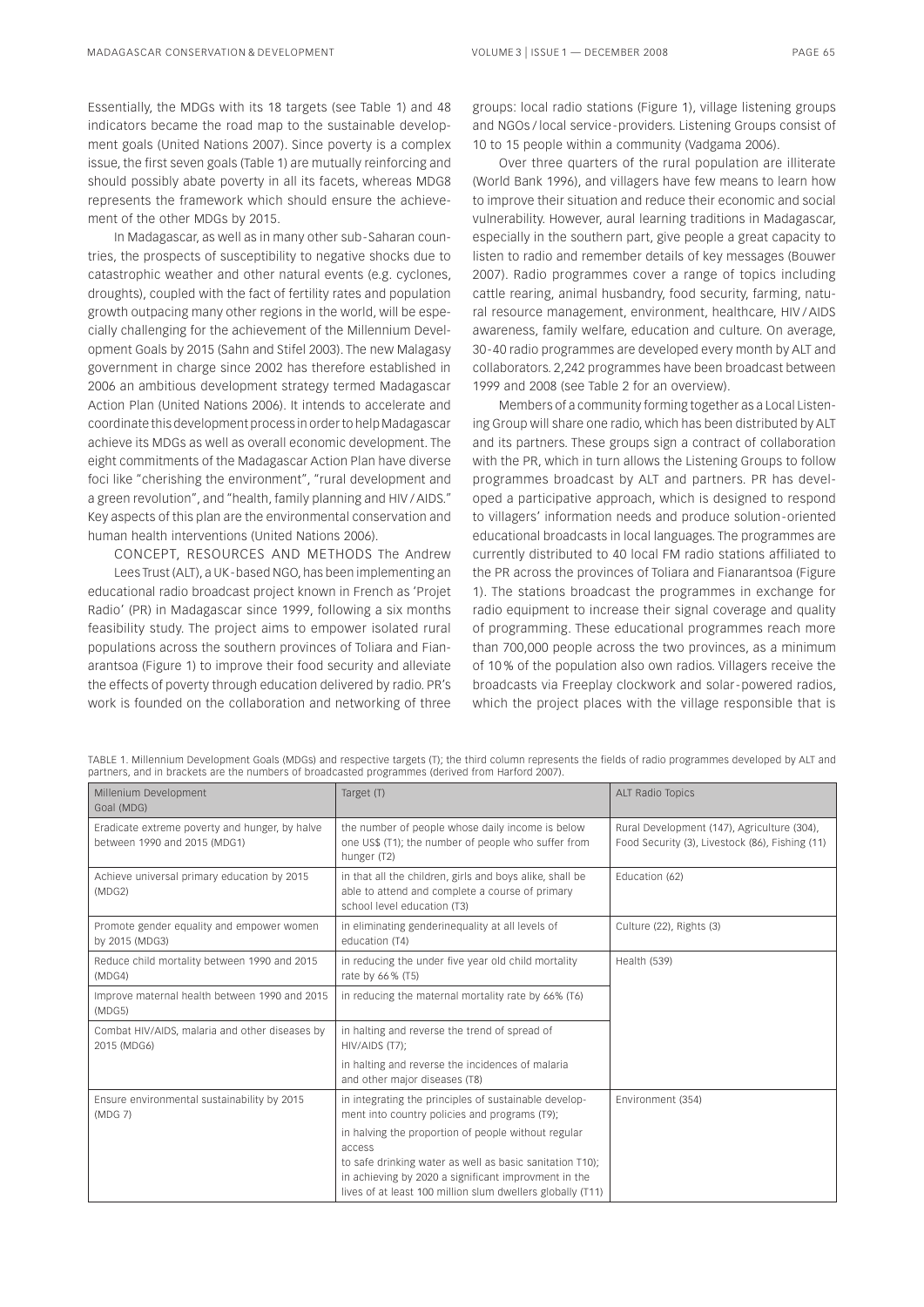

FIGURE 1. ALT's affiliated (AR) and future (FR) radio stations in the 'Projet Radio' in the regions of Toliara and Fianarantsoa in south Madagascar.

elected to take care of the radio. The radios are both environmentally and economically appropriate, requiring no batteries or other external energy source. PR now involves more than 3,371 Listening Groups, who agree to collaborate in the project by participating in programme research, production and monitoring to allow for an 'adaptive research approach' (see Figure 2). Research has shown that members of the community who are not directly involved with a Listening Group still benefit from the radio broadcasts due to information - sharing traditions within the village (Smith 2001, Metcalf 2006).

In order to assure a holistic approach and high quality expertise, ALT has engaged in project cooperation with more than 47 local NGOs and service providers associated as Partners for Communication and Information Development (PCID) (for more details on PCID see Harford 2007). All affiliated radio stations are local community or commercial FM stations. Radio programmes are tailored in local dialects, using formats that are relevant to villagers. The participative production cycle process gets as close as possible to the needs of the audience, but without villagers actually making the programmes themselves. However, this year, following recommendations of the DFID (Department for International Development) evaluation (Metcalf et al. 2007), the project has begun training villagers to record programme content themselves.

OBJECTIVES AND PLAN The objectives of this article are two fold: (i) to demonstrate the potential of radio broadcasting as a high efficiency/low cost means to meet IDGs / MDGs in Madagascar, but also beyond Malagasy border, by presenting ALT's efforts in southern Madagascar published so far in the form of several project and evaluation reports on the ALT website ([http://www.andrewleestrust.org/radio.htm\)](http://www.andrewleestrust.org/radio.htm), most specifically the DFID evaluation study which highlights project results in the

TABLE 2. Broadcasted programmes in Ejeda between August 2004 and December 2005. In total, 463 radio broadcasting programmes were produced and aired by ALT and its PCID-partners, with all of these programmes being broadcasted at least once during the month they are received by the radio stations (numbers from Metcalf 2006).

| <b>Topics</b>                        | # of Broadcasted Programs |
|--------------------------------------|---------------------------|
| HIV/AIDS                             | 55                        |
| Breastfeeding                        | 10                        |
| Family Planning                      | 10                        |
| General Health                       | 10                        |
| Vaccinations (not Polio)             | 8                         |
| Sexually Transmitted Diseases        | $\overline{7}$            |
| Hygiene                              | 6                         |
| Polio                                | 5                         |
| Malaria                              | 5                         |
| Prenatal Consultation                | $\overline{4}$            |
| Drinking Water                       | 3                         |
| Tuberculosis                         | $\mathfrak{D}$            |
| Cholera                              | 1                         |
| Planting Vegetables for Healthy Diet | 1                         |
| Pregnant Women's Health              | 1                         |

context of the Millennium Development Goals; and (ii) to draw conclusions to which extent this approach can be used and extrapolated into other contexts, in answering the questions: How can radio broadcasting help to achieve the Millennium Development Goals? And how and where more emphasis could be given to the educational radio programmes? The key items here seem to be based on a secure network of cooperation at local, regional and national levels, on sufficient radio infrastructure, the functioning of adaptive reporting in radio broadcasting, and on the cost effectiveness of the PR's goals, especially in terms of education, environment and public health.

The preceding subsection outlined the concept, resources and methods of the approach adopted by ALT. In the following section are presented a selection of important results and impacts of the Radio Broadcasting Project pertaining to the MDGs, and the last section summarizes this article and gives some recommendations for potential further application of the PR's ideas.

## RESULTS AND IMPACTS OF THE RADIO BROAD - CASTING PROJECT

According to the chronology 'IDG1996/ALT-PR1999/MDG2000/ UN-Road-Map2007', ALT set up this project before the Millennium Development Goals were laid down – ALT has never claimed that it purposefully set out to meet MDGs – but ALT did set out to empower people to alleviate the effects of poverty and extended its activity across all development sectors – hence ALT then hit the MDGs. Although the project has carried out various monitoring activities over the nine years of its operation, in 2006 ALT secured funding from DFID (Department for International Development) to carry out an extensive evaluation of the project impacts. This was aimed to contribute to wider studies within the ICD (Information and Communication for Development) department of DFID to assess the importance of media for development. The consultancy group Media Support Solutions was commissioned by ALT to design and direct the evaluation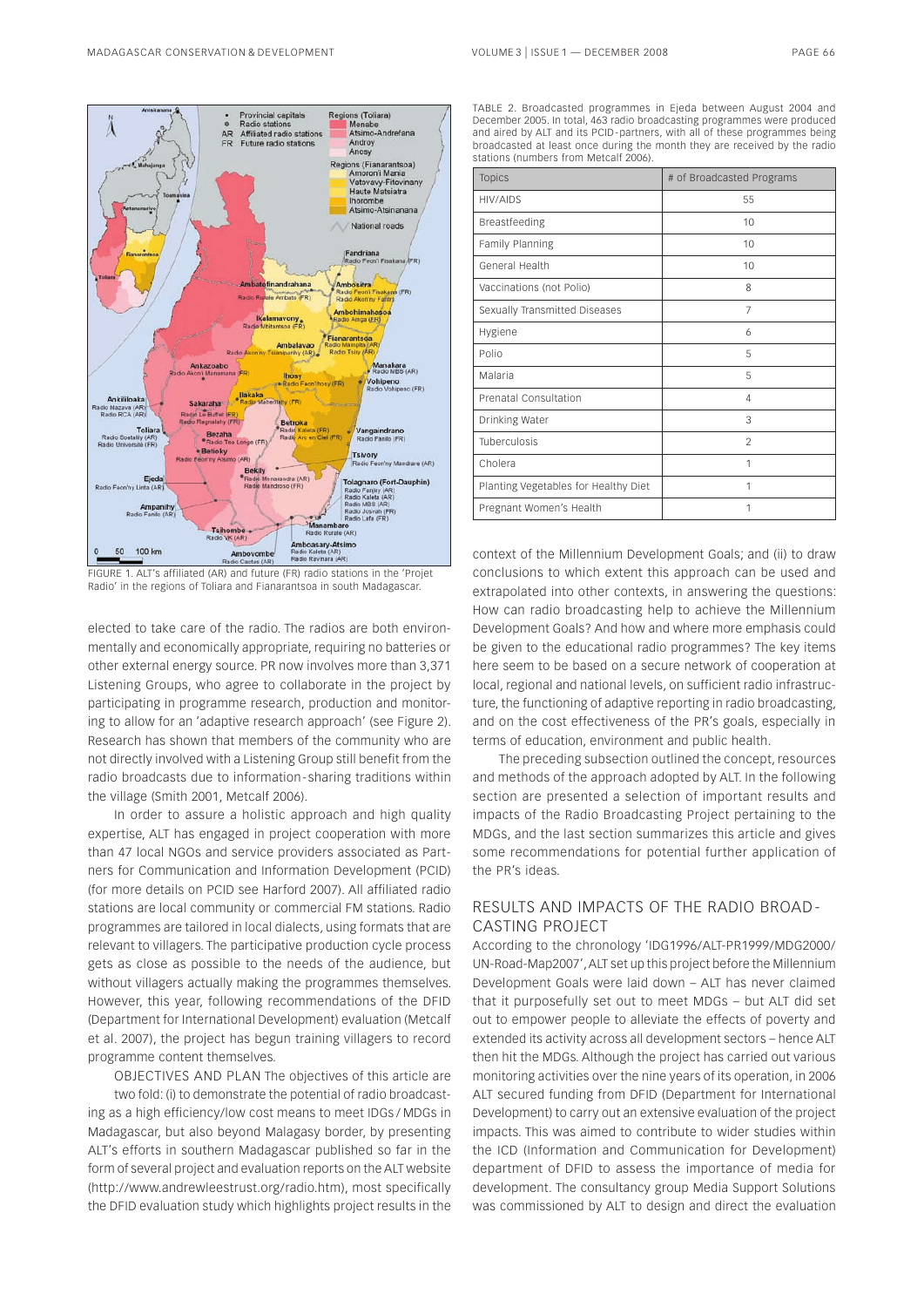

FIGURE 2. Concept and flow of sustainable development values and activities (e.g. MDGs), realized by Radio Broadcast and Local Listener and Receiver Groups in the ALT 'Projet Radio'. MDGs: Millennium Development Goals; PCID: Partners for Communication and Information Development.

was commissioned by ALT to design and direct the evaluation process and a research coordinator (Leo Metcalf) was appointed to oversee the study activity in the field over fifteen months. Given the project's multifaceted approach, an evaluation matrix was designed to measure specific project results in the context of Millennium Development Goals.

Eleven research studies were carried out across the project area in southern Madagascar (Figure 1) between August 2005 and December 2006, which fed into a final analysis published by Metcalf et al. in 2007. The respective methodologies applied in the field research are detailed in separate reports referenced in the subsections below. In summary, qualitative methods like structured and semi-structured interviews have been used to evaluate a range of project activities and topics (e.g. Wengraf 2001). Tools like questionnaire - based interviewing of large random samples of up to 273 people, to small focus groups (e.g. Listening Groups), participative mapping, and interviews with key informants were applied.

ERADICATE EXTREME POVERTY AND HUNGER (MDG1)

The World Bank in its Madagascar Poverty Assessment (1996) writes: "The most striking features of poverty in Madagascar as identified by the poor are isolation and powerlessness. The poor lack the means of communications with all but their own immediate community". In Madagascar, for many years the media were heavily restricted, but over the last ten years the press has been increasingly liberalized and, in 2006, the Ministry of Communications registered 244 radio stations throughout Madagascar. Radio provides a forum of communication, interactive exchange, amongst but especially between rural communities (Van Crowder et

al. 1998, Ilboudo 2000 and 2002, Rakotoson 2002). Nevertheless, poverty and illiteracy still severely limit access to information, because many cannot afford to buy radios or batteries, and electricity is often not available outside the urban areas. Widespread illiteracy also severely limits the spread of the written press.

Madagascar is a Least Developed Country, with a population of approx. 20 million people (CIA Worldfactbook 2008). The HDI (human development index) is a composite measure of three dimensions of human development, i.e. long and healthy life, education, and standard of living. The HDI for Madagascar is 0.533, which ranks Madagascar as  $143<sup>rd</sup>$  out of 177 countries. 85 % of the Malagasy population lives on less than \$2 US a day (Gaffikin et al. 2007), and the situation is particularly precarious in the south where frequent drought causes chronic food insecurity (UNICEF 2007, IRIN 2007).

ALT / PR and its partners have so far produced over 400 radio programmes specifically on the subjects of hunger and poverty. The topics of the radio programmes range from controlling diseases in livestock, to improved techniques for rice - planting, to advice on laws and rights, loans, fishing and bee - keeping. All these actions are accounting to the targets T1 and T2 of MDG1 (see Table 1).

In order to evaluate the importance of radio in terms of sources for news and knowledge, ALT has performed a comparison between five villages (totalling 134 villagers) with non - existent or very low access to radio, and six villages with good access to radio signals (with a total sampling size of 268 randomly selected villagers) (Metcalf 2006, Metcalf et al. 2007). Both sets of villages were otherwise identical in socio - economic terms. Generally, this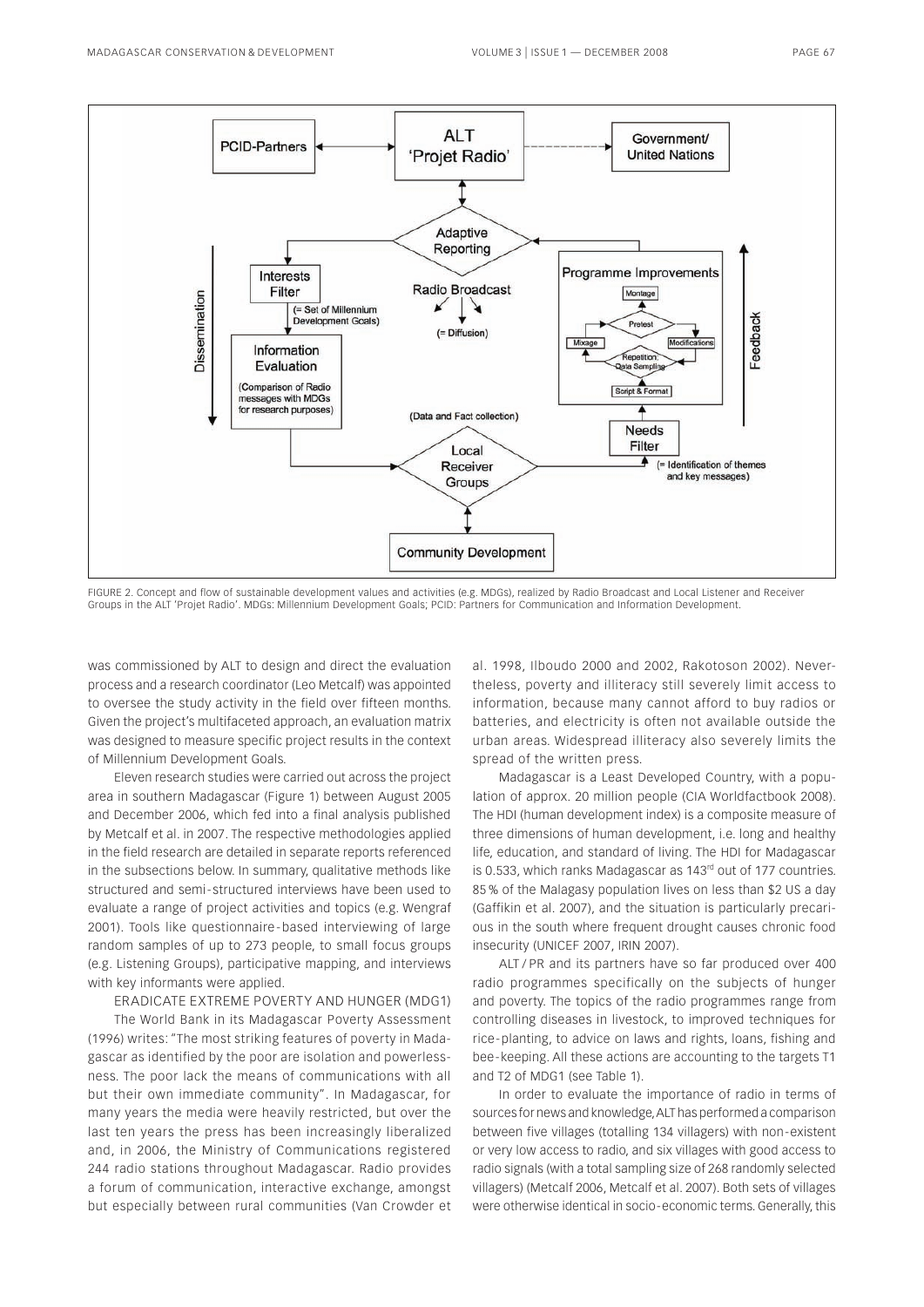comparison revealed that women were particularly influenced by radio, since men have access to other information sources, such as word of mouth, due to their greater mobility. In the question "Where do you get your information about agricultural matters?" radio was mentioned most often in villages that had regular access to radio (Listening Groups) (with 50 % mentioning "radio", and 39 % mentioning "word of mouth"). Whereas in villages that had no radio access "important men or notables" were the main sources of news (with 53 %), and with 40˚% of the respondents opting for "word of mouth" (Metcalf et al. 2007).

In terms of whether listeners had been able to implement ideas or advice they received via the project's radio programmes, 80 members (men and women) of eight radio Listening Groups who had been listeners since 2002 were interviewed. Three out of eight members of these Listening Groups had built windbreaks to protect cotton fields; three groups had used insecticides to protect their crops; four had tried to follow radio advice on grafting manioc, and three had planted sorghum. Thanks to the radio information, the majority of Listening Group interviewees claimed to use now "modern agricultural techniques". Furthermore, four out of eight groups said they now vaccinate their cows; and three groups revealed that they consult veterinary help if a cow is sick (Metcalf et al. 2007). Interestingly, three out of these eight listening groups have shown initiative and founded an association, which is eligible to apply for local development funding.

These results show that radio is a source of help in terms of bringing new ideas and presenting alternatives to remote areas in order to improve agricultural techniques and approaches to alleviate poverty and hunger (T2), and to increase possibilities of income (T1). This is especially valuable in regions where outreach and exchange is scarce and where illiteracy amongst the population is quite high (FAO 2007).

ACHIEVE UNIVERSAL PRIMARY EDUCATION (MDG2)

Rural life often causes poverty and illiteracy. Hence, improvement in education can create opportunities and strengthen skills, which in turn can strengthen and enhance peoples' livelihoods, productivity and income (Girard 2003, Shibeshi 2006). According to UNESCO (2005a) about 30 % of the population is literate and only 37 % finish primary school. Poor primary school children are more likely to be out of school than richer ones (UNESCO 2005b).

As literacy is an integral part of education (see T3, Table 1), ALT helped to promote local literacy classes in the Androy, an area with a poor reputation for school attendance and attaching little importance to formal education since the principal traditional livelihood is cattle rearing. In this region cattle are not simply a capital asset but are also sacred. Cattle are slaughtered at death to assure a better afterlife and are therefore highly prized (for more details on the Androy culture see Metcalf et al. 2007).

The literacy project began with a simple radio announcement requesting local communities to submit a list of those adults interested in attending literacy classes to the co - coordinating NGO, 'Tahantanee' in Tsihombe. ALT then developed a full radio campaign to broadcast the advantages of the literacy programme. Key messages included (i) the literacy programme is free, there are no costs involved in learning – the students can use charcoal and old sheet metal or the blade of a spade to write with (ii) the programme offers the prospect, through literacy, of freedom from the embarrassments of illiteracy such as fingerprinting and the risk of being easily defrauded.

According to the tracking records of the request numbers for attending this educational programme, the radio broadcasting has attracted in the period between 1 April 2005 and 15 December 2005 up to 25,000 students (with an age range between 20 and 80 years) distributed over 800 training centres (Lellelid 2006). This is a very large number of attendees, which would have never been possible without radio, and also shows the scale of demand from the population for literacy and education. In questionnaire surveys carried out by local researchers, different motivations for attending this listening literacy classes were identified: for 31 % (out of a total sample size of 161 adults) it was the ability "to read", and for 15 % each "to write", or "not to be cheated by others"; for 11 % each it was the ability to "sign by name", or to "calculate", or to "send letters"; 6 % wanted to "avoid the fingerprint" (often used as a form of signature) (Lellelid 2006). These results nicely show that it is important to the villagers to be as independent as possible, and they appreciate having been offered an opportunity through the radio to participate in the literacy programme, as reflected in the relatively high number of students who enrolled. Another study showed that most of the adults attending these literacy classes came by foot to the learning centres (269 out of 274 interviewed), and the others did so by bike or ox-cart. Obviously, the farther away such a reading centre was located (0.25-20 km), the lower was the motivation to attend the programme. Interestingly though, the closer such a centre was the more women did attend it (e.g. within a distance of 0.25 km, 49 % of all interviewed women attended, but only 26 % of all interviewed men) (Lellelid 2006). This highlights the particular importance of radio enabling women, who are more housebound than men, to attend education classes. This can particularly help women who carry the major responsibility of managing a family.

## PROMOTE GENDER EQUALITY AND EMPOWER WOMEN

(MDG3) In southern Madagascar, women have traditionally played a secondary role in decision - making. Their status is subordinate to men, and their inferior status has many negative consequences for their education, health, nutrition and life - prospects. Poverty has forced men to migrate away to work for long periods, leaving 25 % of households headed by women (Metcalf et al. 2007). ALT has actively promoted women's role in development and ensured that women were given priority in leading Listening Groups and being responsible for managing access to the radios within the village setting. Women represent a stable presence in the village and are less subject to hierarchical issues in the traditional village structure. Consequently, they guarantee better access to the radio for community members. To date, 68 % of all the heads of Listening Groups in the PR are held by women (Metcalf et al. 2007).

ALT's research found that women's inferior access to information compared to men could be greatly improved by the use of radio broadcasts, which would work towards the achievement of T4 of MDG3 (Table 1). For example, one research study was conducted in Ejeda, Mahafaly region (Figure 1), where ALT and UNICEF had helped to install a new FM radio station in a local hospital in order to focus specifically on mother and child health issues which are particularly problematic in this region due to cultural practices. (e.g. the use of '*Tisane*' for new born, but see MDG5 for more details). Sales of radios to local people escalated after the installation of the radio station and a number of Listening Groups were set up by ALT to work in collaboration with hospital health radio journalists.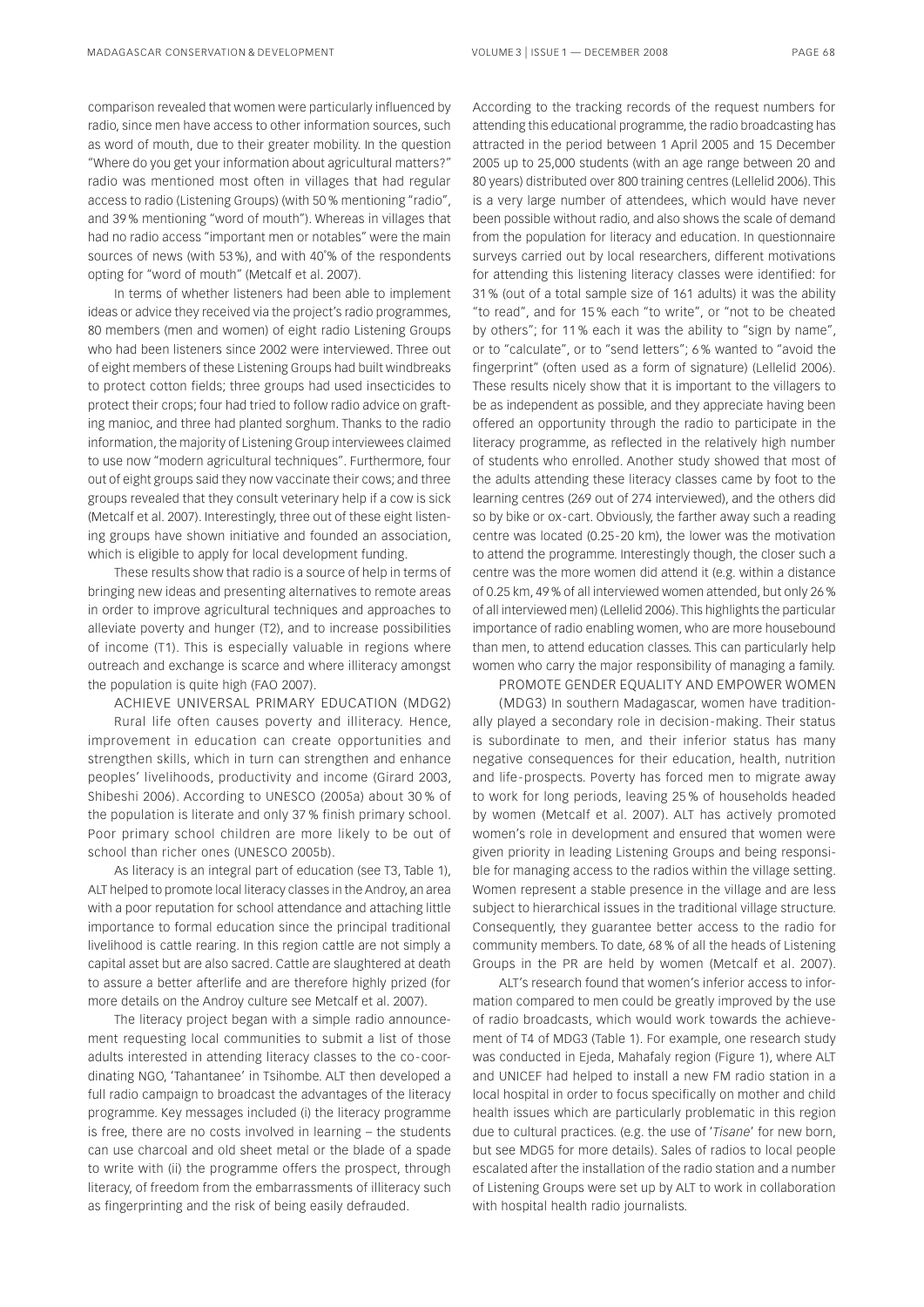70 women exiting the hospital were interviewed: "How do you receive information on health?" The answers were: "radio" (49 answers), "friend / neighbour" (36 answers), "local authority" (27), "hospital" (23), "word of mouth" (13), or "market" (2); "Which sources give you the most information?" The women gave the following answers: "radio" (33 answers), "friend / neighbor" (20), "local authority" (11), "hospital" (5), "*ombiasy*" (Malagasy for traditional healer) (1). "Why did you consider the radio as source for information?" Here, four different reasons were mentioned: "easily accessible" (25 answers), "reliable" (11), "easy to understand" (since it speaks the local dialect) (8), "gives practical advice" (1). For all the questions multiple answers were possible (Metcalf 2006). For women who are at home, or at least spend most of the time in their villages, radio seems to be a quick and reliable way of access to information, which is important for acquiring more knowledge and understanding, which in turn are fundamental for decision-making and family planning. This becomes especially imminent if decisions have to be made in terms of health where time is an important and often restricting factor.

REDUCE CHILD MORTALITY (MDG 4) AND IMPROVE MATERNAL HEALTH (MDG 5) Health indicators for Madagascar are generally comparable to averages for sub - Saharan Africa; however, Madagascar ranks substantially below this average on child malnutrition (World Bank 2001). Access to health care and services is still a major challenge in Madagascar for the poor. Economic, political, administrative, geographic and socio - cultural factors all influence peoples' behaviour in seeking access to health services. Unaffordable health care costs represent an important barrier for poor people to access health services; these can include, for example, transportation costs to overcome distances, or lost working time (Glick and Razamanantsoa 2005). In Madagascar the probability of a child dying during its first five years of life is 115 ‰ and the mortality rate for infants < 1 year is 72 ‰. In 2006, there were an estimated 82,000 (< 5 years) child deaths mainly due to malaria, diarrhoea or respiratory problems (UNICEF 2006). In the south, health services are particularly scarce with only 49 % of women able to access and use skilled antenatal care (Metcalf et al. 2007).

ALT and partners have produced a variety of radio programmes on themes like childhood diseases and hygiene (in order to achieve MDG4/T5), as well as on the advantages of prenatal consultations (to achieve MDG5/T6, Table 1), of vaccination, exclusive breast - feeding and family planning (Table 2). In a study on "How to avoid pregnancy?" the ALT team has interviewed 134 women. The ones from villages with good radio reception (i.e. they were able to follow the aired programmes of the PR) were more knowledgeable about all types of family planning methods than those from villages with low radio listening (i.e. they were not able to follow the PR broadcasting). For example, 46 % of the former knew about contraceptive pills compared to only 18 % in the latter (Metcalf et al. 2007). Knowledge and understanding are the basic steps towards a change of attitude.

In an evaluation conducted by Johansson (2005) for UNICEF / ALT, 56 persons (35 men, 21 women) from Listening Groups, and 53 persons (19 men, 34 women) from non - Listening Groups were interviewed on five health topics: diarrhoea, infant feeding, polio vaccination, pregnancy and malaria.

For the question "What would you do if your child got diarrhoea?" 71 % of Listening Groups (LGs) answered "give the baby water often" in contrast to 32 % of the non - LGs; and 95 % of the LGs answered "bring the child to the hospital", in contrast to 23 % of the non - LGs. 32 % of these would also "give the baby a tisane" (a traditional practice of administering a plant - infusion / tea which is given in large quantities to new born and which can result in severe sickness or death) whereas only 5 % of the LGs would do so too.

For the question "How would you feed your baby?" 79 % of the LGs gave the answer "breastfeeding exclusively" in contrast to 23% of the non-LGs, whereas 49% of the latter would "give the baby a tisane", comparing to only 9 % of the LGs.

For the question "Why should you let your children get vaccinated?" 71 % of the LGs answered "to protect it against poliomyelitis"; in contrast, only 8% of the non-LGs did so too.

For the question "What do you do if you think you are pregnant?" 75 % of the LGs answered "vaccination", in contrast to 58% of the non-LGs; 54% of the LGs would "treat illness", in contrast to 13 % of non - LG. 17 % of the latter would "take tisanes", whereas only 2 % of the LGs would do the tisane treatment.

For the question "What can you do to prevent malaria?" 86 % of LGs, and 77 % of non - LGs answered "use a mosquito net"; 41 % LGs and 6 % non - LGs answered "take Nivaquin every week"; 0 % LGs, and 4 % non - LGs answered "I don't know".

The research found that 89 % of women from villages with radio (= with LGs) had vaccinated their children compared to only 75 % of those from villages with low levels of radio listening (= no LGs). Significantly more women from 'radio villages' (68 %) knew that a child needs a total of five vaccinations, compared to women in 'non - radio villages' (42 %). All villages had equal access to vaccination services, and were visited equally by health workers publicizing vaccination.

These results reflect that people are listening to radio and can gain knowledge and understanding in terms of health issues. However, this does not mean that people will then immediately change their behaviour. Encouragingly, Metcalf et al. (2007) found that most of the advice broadcast during radio programmes was being practiced by the Listening Groups. ALT found that, out of 100 Listening Groups (LGs), the health ideas from radio programmes were reportedly being put into practice by a majority of participants in the PR as follows: the "use of mosquito nets" is mentioned most (46 LGs), followed by "use of condoms" (32 LGs), take - up of family planning measures such as "injections and pills" (31 LGs) and "prenatal and neonatal care" (25 LGs) (Metcalf et al. 2007). A further study should aim to measure whether (and if so, to what extent) the disease incidences of children and mothers have been reduced thanks to radio broadcasting efforts in order to clearly support the indicators listed in Table 1.

REDUCE HIV/AIDS AND OTHER DISEASES (MDG 6)

According to UNAIDS, an HIV rate of over 1 % represents a 'generalised epidemic'. Therefore, a national average HIV rate among pregnant women in antenatal clinics of 1.1 % recorded in a survey performed in 2003 (UNAIDS / WHO 2004) did activate a re - orientation of the national strategy. This forced the responsible authorities to reach directly every individual in the country with essential information on HIV instead of focusing efforts on specific populations (with the exception of people living with HIV). However, rural areas are often ignored in HIV surveillance, since the population has often limited access to health care, education, and media (print, radio, television) (Leutscher et al. 2003). Although HIV infection is usually less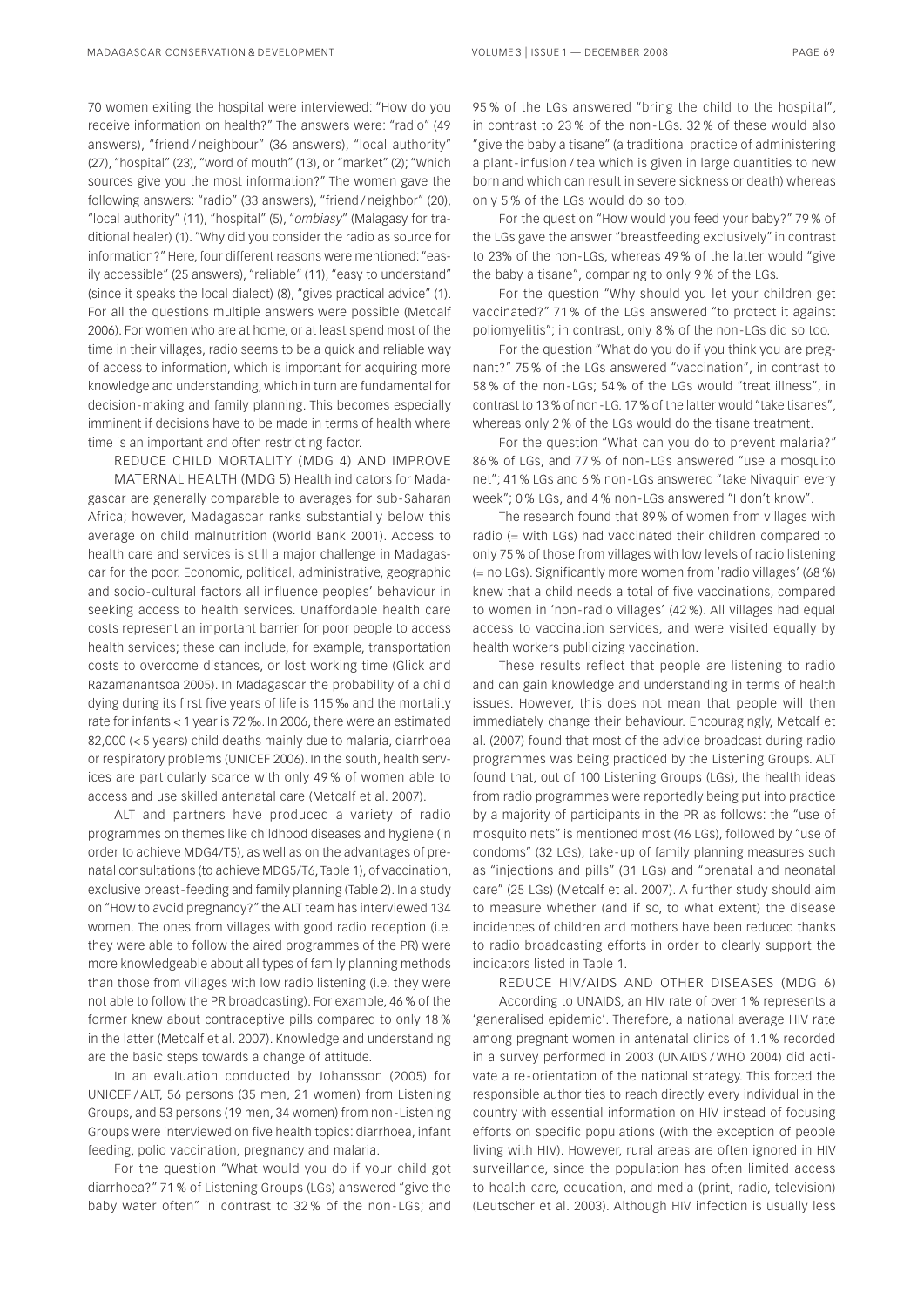prevalent in rural areas (e.g. less tourists, and therefore less exchange with outsiders), rural prevalence continues to rise (Munguti et al. 1997).

ALT launched ALT 'Projet Radio SIDA' in January 2004 in order to offer radio programmes in local languages / dialects on themes of HIV / AIDS. A central aim of this project is to enhance the understanding of this disease amongst vulnerable groups of people, which works towards the MDG6, target T7 (see Table 1). Researchers analyzed the impact of a specially commissioned series of radio programmes on HIV / AIDS broadcast between 2004 (Phase I) and 2005 (Phase II), covering a variety of HIV / AIDS awareness themes (Metcalf 2005).

A questionnaire - based enquiry was carried out over two months by local researchers, targeting 270 randomly selected individual interviewees with the respondents representing a cross - section of rural and urban dwellers, with roughly equal numbers of people who claimed to be members of Listening Groups (LGs) as there were non - LG members. Respondents were asked to list their personal sources of information about HIV / AIDS in order of importance: "Did you hear about HIV / AIDS; if so, what type of media; what are your other sources?" (Metcalf 2005). On average 89 % opted for "radio" (with 96 % from urban and 82 % from rural respondents), 53 % "programme leader / NGO", 39 % "posters", and 30.5 % "television" (with 59 % urban, and 2 % rural respondents). Radio is clearly the most pervasive source for both rural and urban areas, whether they are members of an LG or not. Interestingly, during Phase I of project ALT PR / SIDA (i.e. before 2004) radio was already the most important source of information, but at a much lower percentage (51.5 % versus the 89 % of Phase II); in Tsihombe (Figure 1) it was 26 % in Phase I versus 100 % of the interviewed in Phase II.

In the same Phase II interviews of 2005, questions on beliefs and knowledge on HIV / AIDS were posed (Metcalf 2005): "What can you tell me about HIV / AIDS?" 85 % of the respondent quoted "AIDS is a disease", of which 60 % declared that "AIDS is a sexual disease", 52 % of all the interviewee answered that "AIDS is incurable", and 58 % "AIDS can lead to death". Although in 2004 in Phase I 20 % answered to the same question "AIDS does not exist", still 10 % of the Phase II interviews still opted for the same. It is one of ALT's most challenging goals to reduce this belief to 0 %.

"Could you tell me the ways in which HIV / AIDS is transmitted?" 96 % "sexual relations" (of which 58 % precised that "unprotected sexual relations" are the cause); 78 % "blood"; and 38 % "mother to child"; 15 % "mosquitoes". Interestingly, 20 % of the urban interviewee opted for this belief, whereas only 10 % did so from the rural area. This could be due to the faster spread of rumours in urban areas, or it could be because rural areas are still more traditional and do not talk openly about beliefs. These results show that the programmes produced by ALT and partners on HIV / AIDS can change the knowledge and understanding amongst urban and rural population, and also reverse the general trend of disseparation between rural and urban areas (Sahn and Stifel 2002). Three quarters of respondents were able to identify that ALT 'Projet Radio' had produced the programmes on HIV / AIDS, only 18 % of respondents could not remember who produced these programmes (Metcalf et al. 2007). The ALT programmes were so memorable that in some cases members of Listening Groups could even repeat entire dialogues from these radio series, or were able to recite whole poems previously broadcast. Radio is certainly a medium that is particularly well

suited to overcoming the lack of general information sources in rural areas, and if aired in the local language, a high number of people can receive and understand the messages. Further, the greater the frequency of the programmes being aired, the higher the chances that people will remember the messages. This is certainly a prerequisite for meeting MDG6/T7 (Table 1).

ENVIRONMENTAL DEGRADATION (MDG 7) Known for its

highly biological diversity (Myers et al. 2000), Madagascar has attracted the interest of many donors and international agencies. For example, Madagascar was one of the first African countries benefiting from the NEAP – the National Environmental Action Plan (Mercier 2006). Nevertheless, the high degree of poverty and the strong demand for wood, mainly in form of charcoal, are putting heavy pressures on the remaining forests, i.e. an average Malagasy family in southern Madagascar uses about 1,200 kg of charcoal *per annum* (Vetter 2006).

The ALT radio project, in collaboration with PCID partners, has produced over 354 radio programmes on the environment. The broadcasts cover a broad range of topics including the promotion of fuel - efficient stoves and tree-planting as well as the consequences of *tavy* slash - and - burn agriculture and the protection of threatened species like the Radiated tortoise, *Astrochelys radiata*.

ALT introduced a fuel efficiency project in 1999, which trained rural women to build the *Toko - Mitsitsy*, a fuel - efficient wood stove, which can reduce wood consumption by up to 75 %. Additionally, ALT has also been engaged in tree planting and established a tree nursery in Tsihombe in 2003. The aim is to grow a variety of seedlings that can offer local food, fuel, and soil stabilization, including mango (*Mangifera* spp. Anacardiaceae), papaya (*Carica papaya* Caricaceae), moringa (*Moringa oleifera* Moringaceae), and filao trees (*Casuarina equisetifolia* Casuarinaceae). Seedlings are sold at affordable prices to individuals or distributed free to local not - for - profit associations (Metcalf et al. 2007).

In 2006 ALT assessed the extent to which radio informed and encouraged people to purchase trees, or local associations to apply for free trees from the tree nursery. Results showed that radio was responsible for 59 % of trees distributed from the nursery whereas 35 % were attributed to face - to-face communications with ALT staff (Metcalf et al. 2007).

ALT's evaluation of the impacts of the *Toko - Mitsitsy* involved a survey of 268 (including 134 women) randomly selected respondents from 11 rural communities in the south of Madagascar (Metcalf et al. 2007). In contrasting the women from 'radio villages' with 'no - radio villages', on average 61 % of the former showed a higher understanding of this cooking tool and were also using a *Toko - Mitsitsy*, whereas only 47 % of the latter did so too. Interestingly though, both the 'radio' and 'no - radio villages' have been visited equally by ALT field agents to promote the new stoves. According to field agents in the villages with radios, the women were more willing and much less reluctant of adopting and applying these new stoves, and this can be put down to radio broadcast information spread. For example, survey - village number three, where the women have been well organised in regular radio Listening Groups since 2002, showed even better results: 81 % of the respondents did know and / or were using a *Toko - Mitsitsy*. Radio, therefore, can promote and ease the establishment of new tools with higher efficiency and contribute to the reduction of wood use, which is working for achieving MDG7, target T9.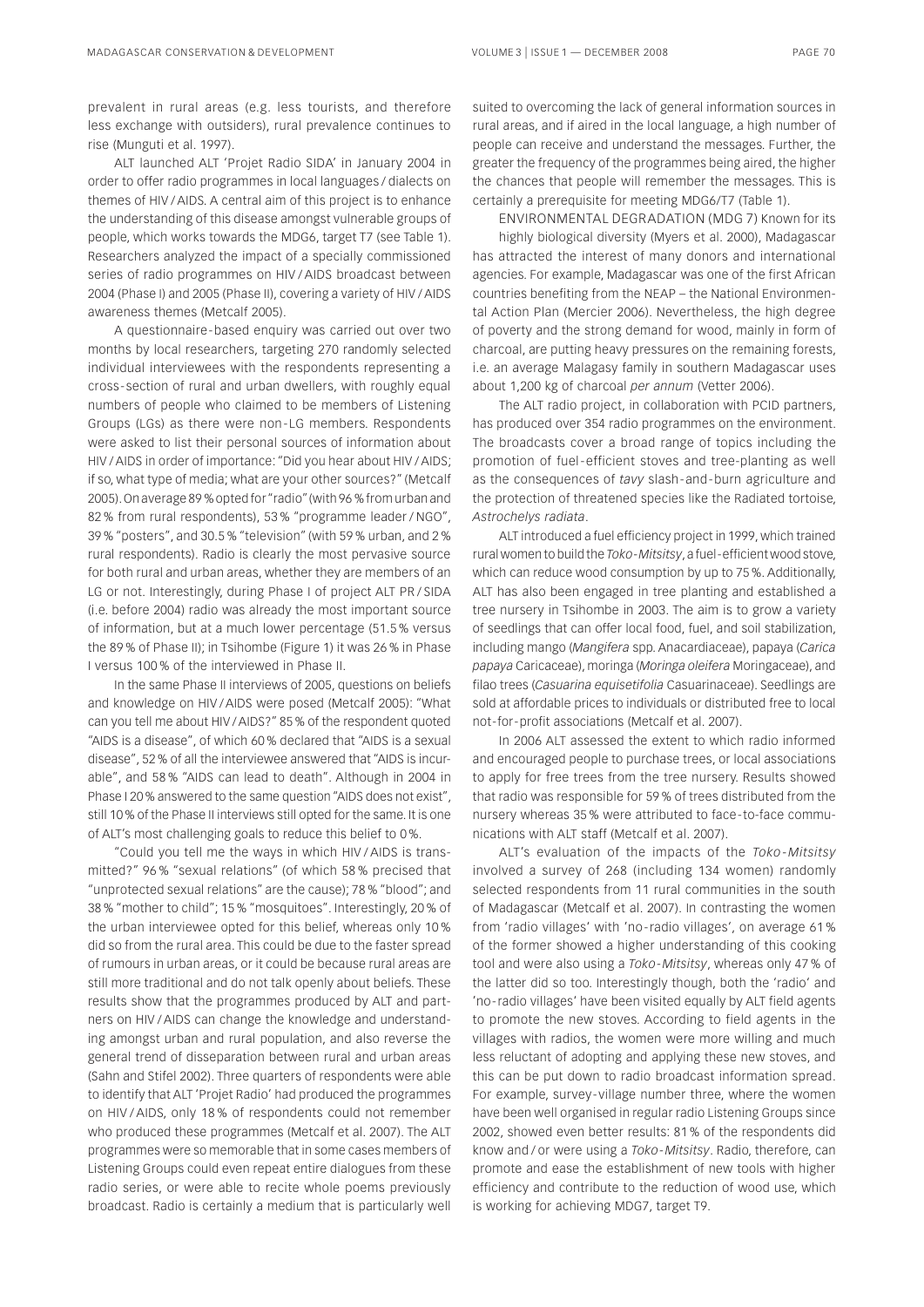## CONCLUSIONS

The ALT 'Projet Radio' is affecting the villages and communities in terms of enhancing knowledge and understanding, and in starting to change attitudes on topics such as HIV / AIDS (MDG6), family planning, mother and child health (MDG4/5), environmental (MDG7) or social and administrative issues (MDG8) and gender inequality (MDG3). Education is at the front line of achieving the Millennium Development Goals (Gasperini and Zulberti 2003), and radio is facilitating this for a range of ages, men and women alike. The environment and its relation to sustainable agricultural development and food production present an enormous challenge in terms of proper use and the conservation of environmental resources. These are often degraded by the poorest, which are mostly rural people with no alternative for meeting their daily needs for land on which to grow crops, or fuel wood. Unsustainable use of resources can only be halted if new schemes of incentives and techniques of cultivation are brought to these remote areas. Such solutions, however, will have to be made accessible and acceptable to local people, many of which will need considerable encouragement and training in new skills (Fraser and Villet 1994). That is where the role of communication, i.e. in form of radio, has its main potency. Radio is also having a positive impact on uptake of health services, enrolment in literacy classes (MDG2), construction of environmentally friendly woodstoves, tree - planting, agricultural yields, and awareness of strategies for poverty reduction through income generation and community associations (MDG1).

Generally, radio is a medium that easily can reach remote areas and overcome distances, where other media like printing or television face greater challenges. With radio, even the very poorest members of the community can have access to information, which can help to tackle everyday problems. However, to receive news from radio broadcasting, a village needs to be able to receive such signals. These demand service providers, who ensure the radio coverage of such remote areas. ALT / PR has invested substantially in radio infrastructure in the regions where it works, launching two new stations in areas where there was no FM signal and providing access to educational broadcast for thousands of new listeners. The project has also provided equipment upgrades for over 20 stations to date, with further supports imminent for another 19 stations.

Households need to have a radio device in order to receive these frequencies. Service providers, like radio sets do not come free, but activities like ALT's 'Projet Radio' can gather into a network of collaborations and funnel funding and expertise (e.g. trainers and specialists) into remote regions like the provinces of Toliara and Fianarantsoa. Such projects also help build local capacity, which is the basis of future independence and assures a long - term sustainability of information provision when project funding ends. However, given the community benefits from such projects, continuous effort must be assured in the form of local training to develop high quality programme content which can help enhance the knowledge and understanding of the local audiences and work towards the MDGs.

In order to measure whether indicators and targets are met, the impacts should be evaluated on a regular basis, to identify where to improve and enhance future efforts. The 'adaptive reporting' can help radio projects become even more effective (see Figure 2). Critical to its success is ALT / PR's decision to train NGO outreach workers to make radio programmes promoting their specialized topics, rather than follow the usual course of

training radio broadcasters to make programmes on unfamiliar subjects of which they have little understanding. The ability of radio to scale - up and extend the on - the - ground work of local service - providers emerges quite clearly. Since ALT / PR embraces a participatory approach, the communities have opportunities to express their needs, radio broadcasting programmes are tailored in a manner to meet these needs (e.g. 'needs filter'), and communities can feedback on the programmes (see Figure 2 for more details). However, this process can be challenging especially where community demands are high and staff resources limited. It is therefore of utmost importance that such projects and approaches are based on a secured network of cooperation at local, regional and national levels.

ALT / PR is cost effective – education is delivered at a cost of less than a dollar per head per year (for a summary see Metcalf et al. 2007) and has a high local reputation, i.e. communities see a direct benefit of the radio programmes, and are also keen to participate in Listening Groups and monitoring of programmes. These are two important factors showing that this approach of helping to achieve the Millennium Development Goals, i.e. to alleviate poverty, can be fruitful in regions like southern Madagascar, where many communities are isolated and often have been neglected by the international development community.

There is a growing focus on the role of media for sustainable development in Madagascar. ALT has now shared its model and methods with CNLS (National HIV / AIDS Committee of Madagascar), UNICEF and UNDP and the Ministry of Communications who have adopted, or are in the processing of adopting the ALT 'Projet Radio' approach to some of their national communication strategies. Most recently ALT acted as a consultant on a national media communications assessment for UNDP Madagascar and has made recommendations to address communication gaps at local level, implicating much of the model and many lessons learnt in the southern experience of PR. It is hoped that a scaling up and duplication of the PR model will now occur in other parts of the island even where geo - topographic conditions may be yet more challenging.

Radio is a medium with a wide and popular reach. To quote Gro Brundtland: "Sustainable development (i.e. in achieving the MDGs) is a major challenge for the next century. People are central to that task. The only way we can work for a common cause, for common interest, to improve our condition, is really through communication. (…) It has to do with participation, with spreading of knowledge and insight and ability to take care of our future."

## ACKNOWLEDGEMENTS

The authors would like to thank the ALT team for providing information and preparing the map. Jean - Sébastien Jacquet is acknowledged for the translation of the abstract. Special thanks to Rafanomezana Mamiarisoa Alice for undertaking local interviews in Toliara and to those members of the PCID and local community who participated in the interviews: Mr. Faralahy and Hantatiana Jacqueline.

Without the funding support from DFID, the extensive research programme undertaken to evaluate the impacts of radio in southern Madagascar would not have been possible. Thanks are therefore due to their ICD department which championed the need for this study and to Media Support Solutions for providing the necessary technical expertise that ensured a thorough and credible research process.